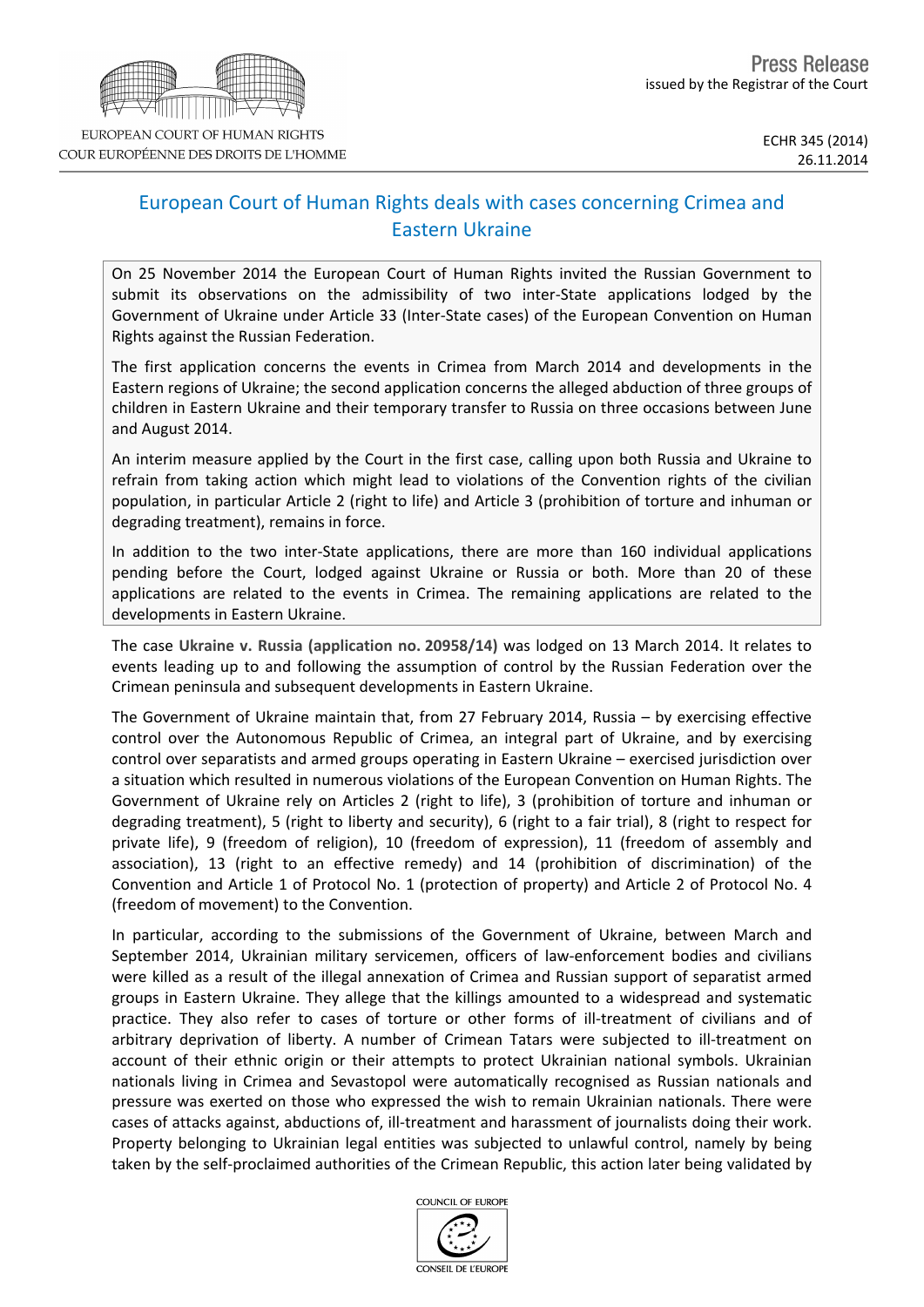Russian legislation. Finally, the Government of Ukraine maintain that as a result of the new State border between Crimea and Ukraine, entry to Crimea by Ukrainian nationals was unlawfully restricted.

Following the introduction of the application on 13 March 2014, the Court decided to apply Rule 39 of the Rules of Court (interim measures), calling upon both Russia and Ukraine to refrain from taking any measures, in particular military action, which might bring about violations of the Convention rights of the civilian population, notably under Articles 2 and 3 of the Convention. The interim measure remains in force.

The case **Ukraine v. Russia II (no. 43800/14)** was lodged on 13 June 2014. It concerns the abduction of three groups of Ukrainian orphan children and children without parental care, and a number of adults accompanying them. The groups were allegedly abducted by armed representatives of the separatist forces in Eastern Ukraine, on three occasions, in June, July and August 2014 respectively, and subsequently transported to Russia. In each case, following diplomatic efforts by the Ukrainian authorities in coordination with the Russian authorities, the children and adults were returned to the territory of Ukraine one day or, in the third case, five days after their abduction.

An interim measure applied by the European Court of Human Rights, under Rule 39 of the Rules of Court, following the introduction of the case after the first incident – indicating to the Russian Government that it should ensure respect for the Convention rights of the people abducted and ensure their immediate return to Ukraine – was lifted after the group had been returned to Ukraine.

The Government of Ukraine complain that the abductions and illegal border-crossings were in violation of Articles 2 (right to life), 3 (prohibition of torture and inhuman or degrading treatment), 5 (right to liberty and security), 8 (right to respect for private life) and Article 2 of Protocol No. 4 (freedom of movement) to the Convention.

The European Court of Human Rights invited the Russian Government to submit its observations on the admissibility of **both applications, Ukraine v. Russia (20958/14)** and **Ukraine v. Russia II (43800/14)**, within 16 weeks, and to comment in particular on the questions of whether the alleged violations of the Convention fall within the jurisdiction of the Russian Federation within the meaning of Article 1 of the Convention (States' obligation to respect the rights guaranteed in the Convention), what legal remedies were available to the people concerned by the alleged violations of the Convention and whether these remedies were accessible and effective.

In addition to the two inter-State applications, in the same context, there are more than 160 individual applications pending before the Court, lodged against Ukraine or Russia or both. More than 20 of those applications are related to the events in Crimea. They concern complaints about: the deprivation of liberty of persons; the impact which the assumption of control by the Russian Federation over Crimea has had on the applicants' right to respect for their private life, their peaceful enjoyment of their possessions, their freedom of movement; or various aspects of criminal proceedings which were resumed by the authorities of the Russian Federation in Crimea.

More than 140 of the individual applications are related to the developments in Eastern Ukraine. Most of them were lodged against both Ukraine and Russia and involve complaints about various forms of ill-treatment and unlawful deprivation of liberty. They also include cases of alleged violations of Article 2 (right to life), involving alleged wounding and disappearances. A smaller group of cases concerns the destruction of property and the impact of the hostilities on the applicants' rights under Article 8 (right to respect for private life).

In 104 individual applications, interim measures under Rule 39 of the Rules of Court have been applied inviting the respective Government/s – of Russia and/or Ukraine – to ensure respect for the Convention rights of people deprived of liberty or people whose whereabouts are unknown. In 14 of the cases, individuals were released from detention and the respective interim measure was subsequently lifted.